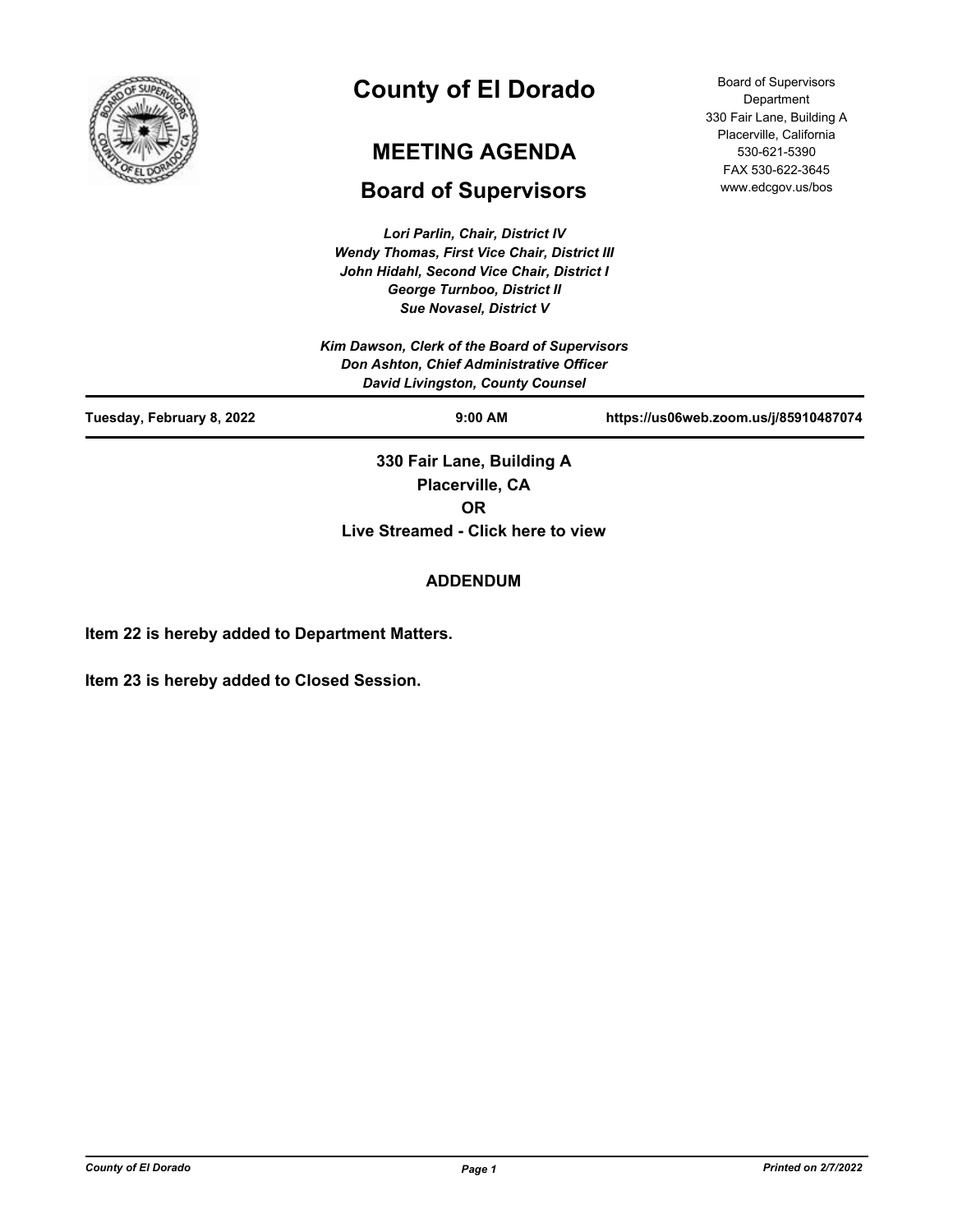**PUBLIC PARTICIPATION INSTRUCTIONS: The Board of Supervisors meeting room will be open to the public. The meeting will continue to be live-streamed via Zoom and YouTube.**

**Members of the public may address the Board in-person or via Zoom to make a public comment. The public should call into 530-621-7603 or 530-621-7610. The Meeting ID is 859 1048 7074. Please note you will be able to join the live-stream 15 minutes prior to the posted meeting start time.**

**To observe the live stream of the Board of Supervisors meeting go to https://us06web.zoom.us/j/85910487074.**

**To observe the Board of Supervisors meetings via YouTube, click https://www.youtube.com/channel/UCUMjDk3NUltZJrpw2CL7Zkg.**

**If you are joining the meeting via zoom and wish to make a comment on an item, press the "raise a hand" button. If you are joining the meeting by phone, press \*9 to indicate a desire to make a comment. Speakers will be limited to 3 minutes.**

**By participating in this meeting, you acknowledge that you are being recorded.**

**If you choose not to observe the Board of Supervisors meeting but wish to make a comment on a specific agenda item, please submit your comment in writing. You are encouraged to submit your comment in writing by 4:00 PM on the Monday before the meeting to ensure the Board of Supervisors has adequate time to review. Please submit your comment to the Clerk of the Board at edc.cob@edcgov.us. Your comment will be placed into the record and forwarded to the Board of Supervisors.**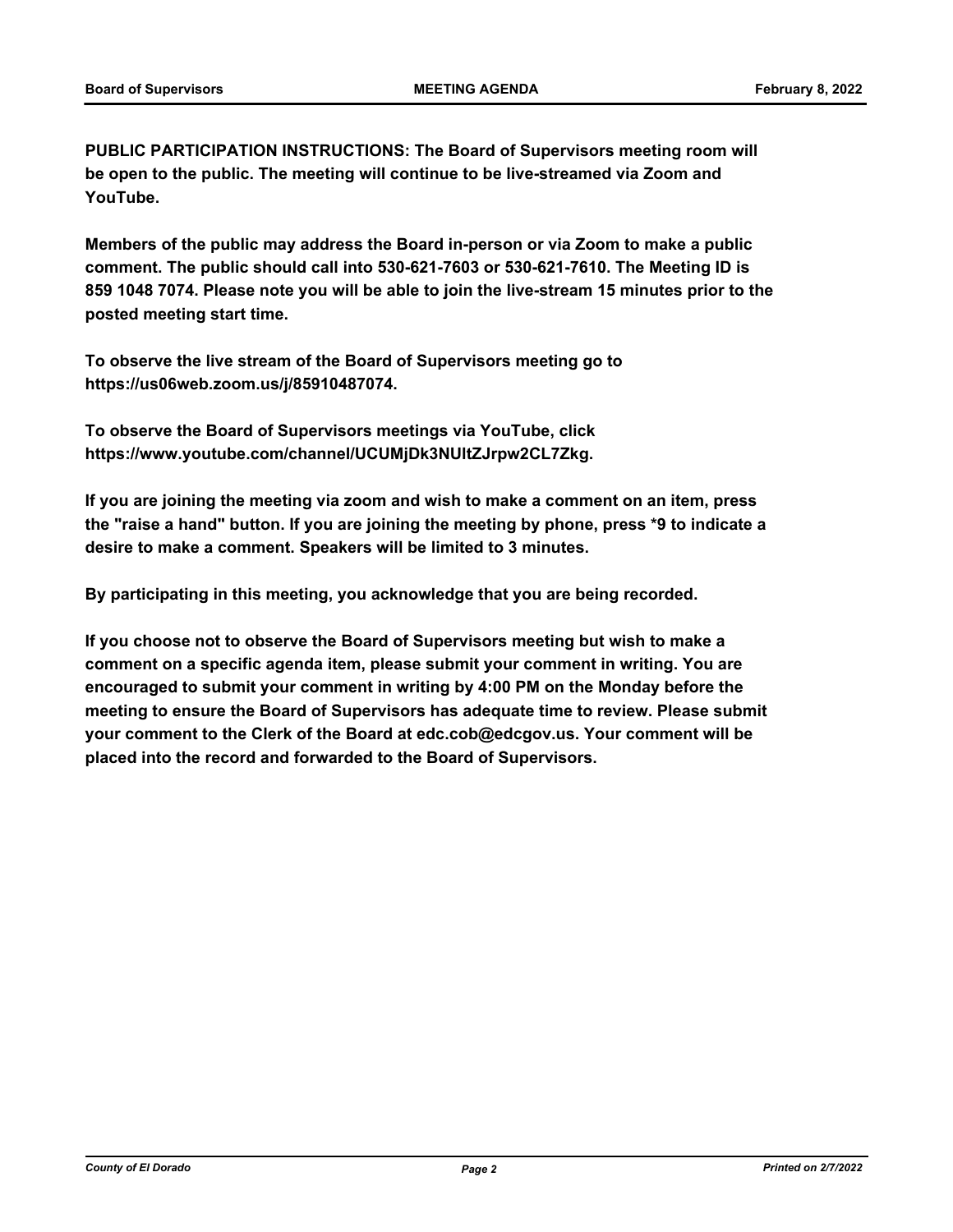## **Vision Statement Safe, healthy and vibrant communities, respecting our natural resources and historical heritage**

## **This institution is an equal opportunity provider and employer.**

Live Web Streaming and archiving of most Board of Supervisors meeting videos, all meeting agendas, supplemental materials and meeting minutes are available on the internet at: http://eldorado.legistar.com/Calendar.aspx

The County of El Dorado is committed to ensuring that persons with disabilities are provided the resources to participate in its public meetings. Please contact the office of the Clerk of the Board if you require accommodation at 530-621-5390 or via email, edc.cob@edcgov.us, preferably no less than 24 hours in advance of the meeting.

The Board of Supervisors is concerned that written information submitted to the Board the day of the Board meeting may not receive the attention it deserves. The Board Clerk cannot guarantee that any FAX, email, or mail received the day of the meeting will be delivered to the Board prior to action on the subject matter.

The Board meets simultaneously as the Board of Supervisors and the Board of Directors of the Air Quality Management District, In-Home Supportive Services, Public Housing Authority, Redevelopment Agency and other Special Districts.

For Purposes of the Brown Act § 54954.2 (a), the numbered items on this Agenda give a brief description of each item of business to be transacted or discussed. Recommendations of the staff, as shown, do not prevent the Board from taking other action.

Materials related to an item on this Agenda submitted to the Board of Supervisors after distribution of the agenda packet are available for inspection during normal business hours in the public viewing packet located in Building A, 330 Fair Lane, Placerville or in the Board Clerk's Office located at the same address. Such documents are also available on the Board of Supervisors' Meeting Agenda webpage subject to staff's ability to post the documents before the meeting.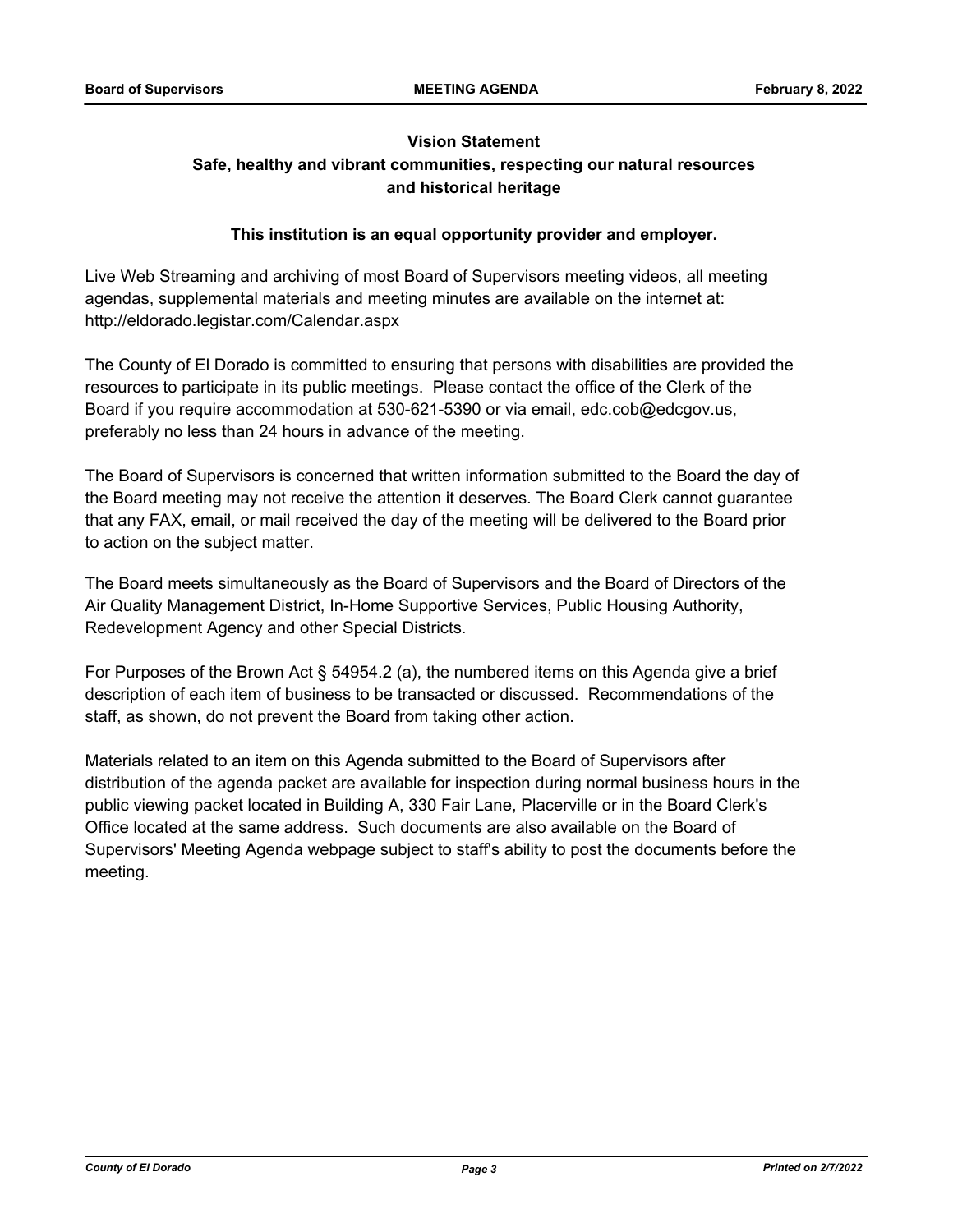## **PROTOCOLS FOR PUBLIC COMMENT**

Public comment will be received at designated periods as called by the Board Chair.

Public comment on items scheduled for Closed Session will be received before the Board recesses to Closed Session.

Except with the consent of the Board, individuals shall be allowed to speak to an item only once.

On December 5, 2017, the Board adopted the following protocol relative to public comment periods. The Board adopted minor revisions to the protocol on August 24, 2021, incorporated herein:

The Board wants all members of the public to feel welcome to speak, especially regarding controversial items. Time for public input will be provided at every Board of Supervisors meeting. Individuals will have three minutes to address the Board. If the three minutes are exceeded the speaker's microphone will be muted. Applause or other outbursts are not allowed in the Board Chambers.

During noticed public hearings only, individuals authorized by organizations to speak to organizational positions may request additional time, up to five minutes.

Public comment on certain agenda items designated and approved by the Board may be treated differently within specific time limits per speaker or a limit on the total amount of time designated for public comment. It is the intent of the Board that quasi-jurisdictional matters have additional flexibility depending on the nature of the issue.The Board Chair may limit public comment during Open Forum.

Individual Board members may ask clarifying questions but will not engage in substantive dialogue with persons providing input to the Board.

If a person providing input to the Board creates a disruption by refusing to follow Board guidelines, the Board Chair may take the following actions:

Step 1. Request the person adhere to Board guidelines. If the person refuses, the Board Chair may turn off the speaker's microphone.

Step 2. If the disruption continues, the Board Chair may order a recess of the Board meeting. Step 3. If the disruption continues, the Board Chair may order the removal of the person from the Board meeting.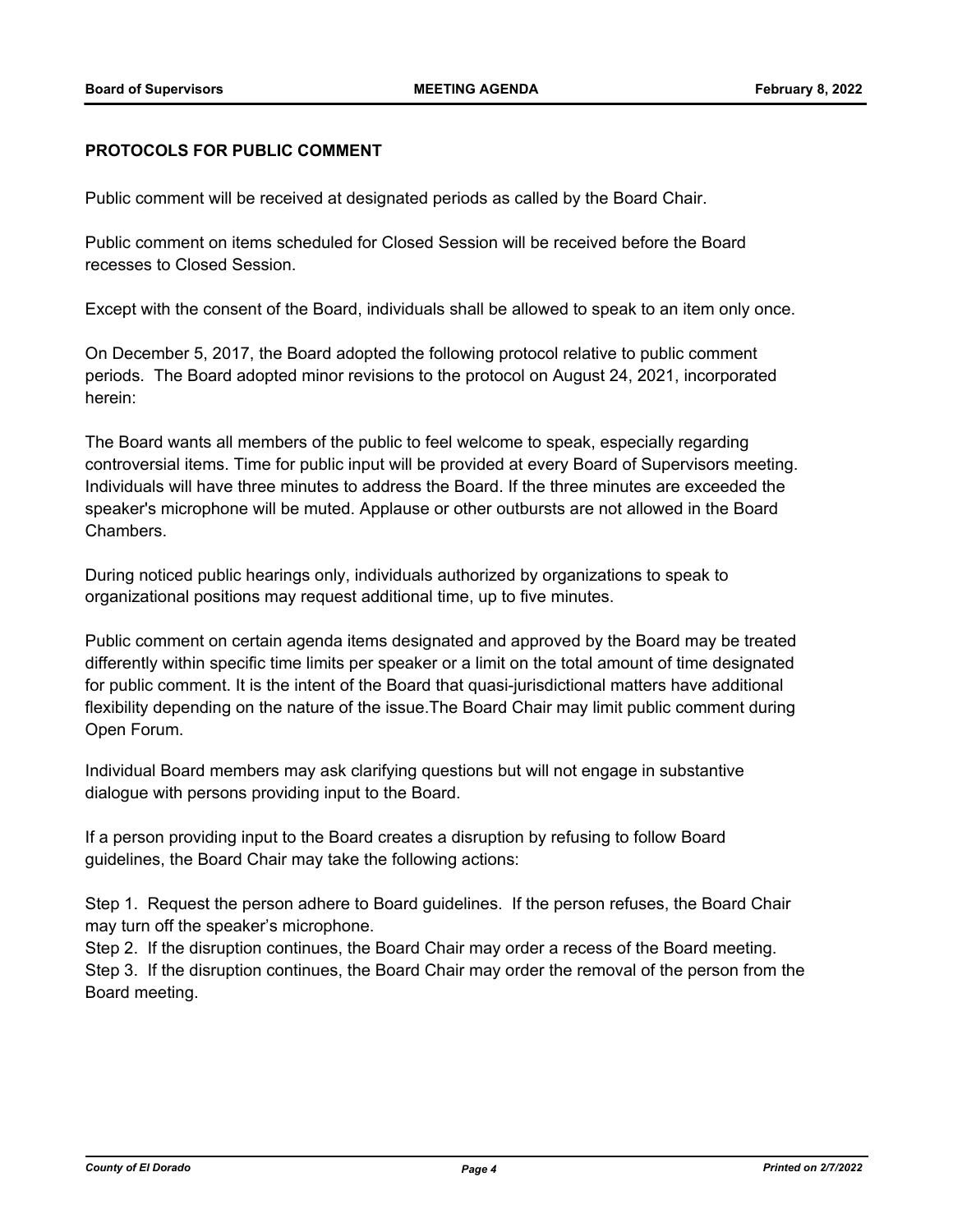## **9:00 A.M. - CALL TO ORDER**

## **INVOCATION AND PLEDGE OF ALLEGIANCE TO THE FLAG**

## **ADOPTION OF THE AGENDA AND APPROVAL OF CONSENT CALENDAR**

The Board may make any necessary additions, deletions or corrections to the agenda including moving items to or from the Consent Calendar and adopt the agenda and the Consent Calendar with one single vote. A Board member may request an item be removed from the Consent Calendar for discussion and separate Board action. At the appropriate time as called by the Board Chair, members of the public may make a comment on matters on the Consent Calendar prior to Board action.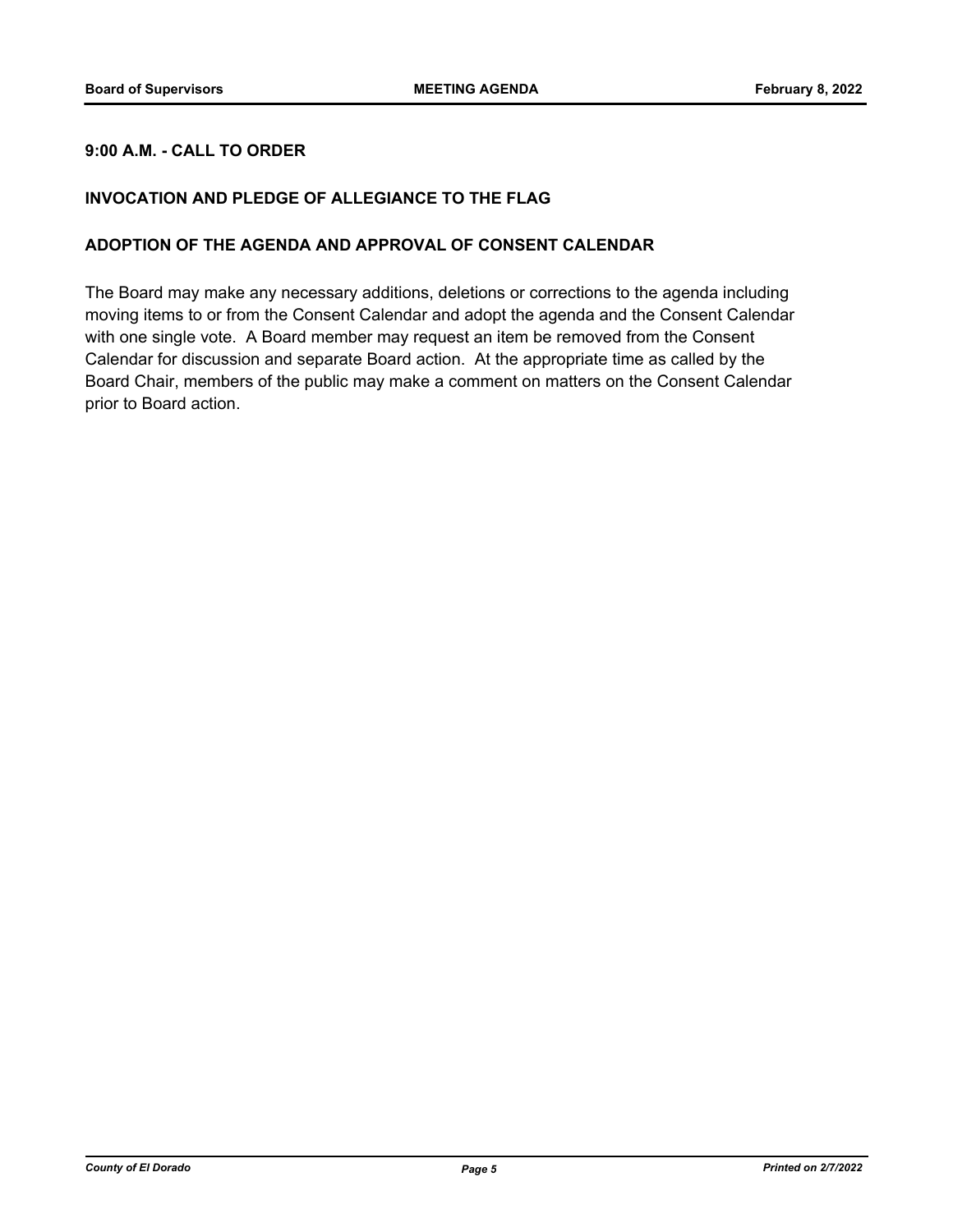## **CONSENT CALENDAR**

**1.** [22-0261](http://eldorado.legistar.com/gateway.aspx?m=l&id=/matter.aspx?key=31162) The Clerk of the Board recommending the Board Approve the Minutes from the regular Board of Supervisors meeting on February 1, 2022.

## **GENERAL GOVERNMENT - CONSENT ITEMS**

**2.** [22-0249](http://eldorado.legistar.com/gateway.aspx?m=l&id=/matter.aspx?key=31150) Chief Administrative Office recommending the Board: 1) Approve and authorize the Chair to sign a budget transfer in the amount of \$112,373, transferring funds from General Fund contingency to Non-Departmental Expenses (4/5 vote required); and 2) Make a finding that a public benefit is derived from supporting the Winter Lodging Program which will serve to house vulnerable citizens and preserve life; and 3) Authorize the Chief Administrative Officer to execute the attached funding agreement in the amount of \$112,373 with the El Dorado Community Foundation, as the fiscal agent for Housing El Dorado, to support the Winter Lodging Program through March 31, 2022, as directed by the Board of Supervisors on January 25, 2022.

**FUNDING:** General Fund Contingency.

**3.** [22-0122](http://eldorado.legistar.com/gateway.aspx?m=l&id=/matter.aspx?key=31023) Chief Administrative Office, Parks Division, recommending the Board: 1) Approve and authorize the Parks Manager to sign the revised Old Depot Bike Park Plans; 2) Approve the revised Contract Documents and authorize the Chair to sign the Notice to Bidders; and 3) Authorize advertisement for construction bids.

> **FUNDING**: California State Parks Statewide Parks Program Grant (Prop 68).

**4.** [22-0180](http://eldorado.legistar.com/gateway.aspx?m=l&id=/matter.aspx?key=31081) Chief Administrative Office, Procurement and Contracts Division, presenting a list of County surplus property and recommending the Board so declare and authorize disposal of same in accordance with the procedures outlined in the County's Purchasing Ordinance, Chapter 3.12 and Section 3.12.220 thereof.

**FUNDING:** Various.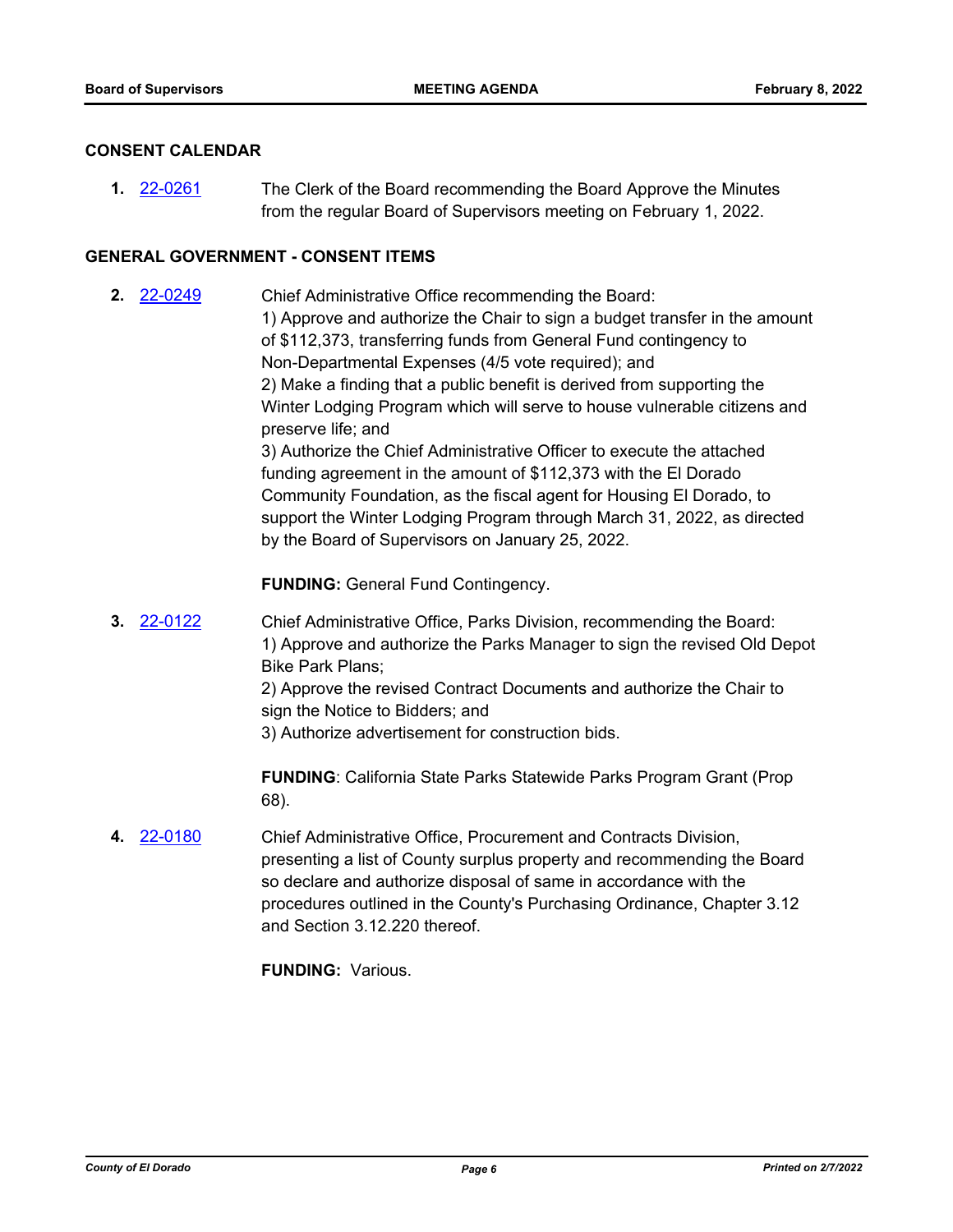**5.** [22-0244](http://eldorado.legistar.com/gateway.aspx?m=l&id=/matter.aspx?key=31145) Human Resources Department recommending the Board: 1) Adopt and authorize the Chair to sign Resolution **026-2022** approving the negotiated Memorandum of Understanding (MOU) between the County of El Dorado and the El Dorado County Criminal Attorneys' Association (Association), representing employees in the Criminal Attorney bargaining unit; 2) Authorize the Chair to sign said MOU, noting the MOU will be effective the first full pay period following Association ratification and Board of Supervisors adoption of the MOU; and

> 3) Direct the Human Resources Department and the Auditor-Controller's Office to administer and implement the MOU provisions.

#### **FUNDING:** Various funds.

**6.** [22-0204](http://eldorado.legistar.com/gateway.aspx?m=l&id=/matter.aspx?key=31105) Human Resources Department recommending the Board: 1) Approve an extension to the sunset review date to February 12, 2026, on Board Policy E-5, Policy Prohibiting Discrimination, Harassment, and Retaliation, and Reporting and Complaint Procedures; and 2) Approve the addition of the previously omitted revision date of July 23, 2019, on page 15 and addition of the sunset review date of July 23, 2023, to Board of Supervisors Policy K-1, Injury Illness and Prevention Program.

#### **FUNDING:** N/A

**7.** [21-1604](http://eldorado.legistar.com/gateway.aspx?m=l&id=/matter.aspx?key=30499) Human Resources Department recommending the Board 1) Approve Amendment II to Agreement 4654 with Oppenheimer Investigations Group LLP, extending the agreement by two years for the period February 24, 2022 through February 24, 2024, updating the rates for the new period, and increasing the not to exceed amount to \$75,819; and

> 2) Authorize the Purchasing Agent to execute Amendment II to Agreement 4654.

**FUNDING:** General Fund.

**8.** [22-0187](http://eldorado.legistar.com/gateway.aspx?m=l&id=/matter.aspx?key=31088) Human Resources Department, Risk Management Division, is recommending the Board: 1) Approve modifications to Board Policy K-2 - Workplace Violence Prevention Policy; and 2) Approve extension of the sunset review date of Board Policy K-2 - Workplace Violence Prevention Policy.

**FUNDING:** N/A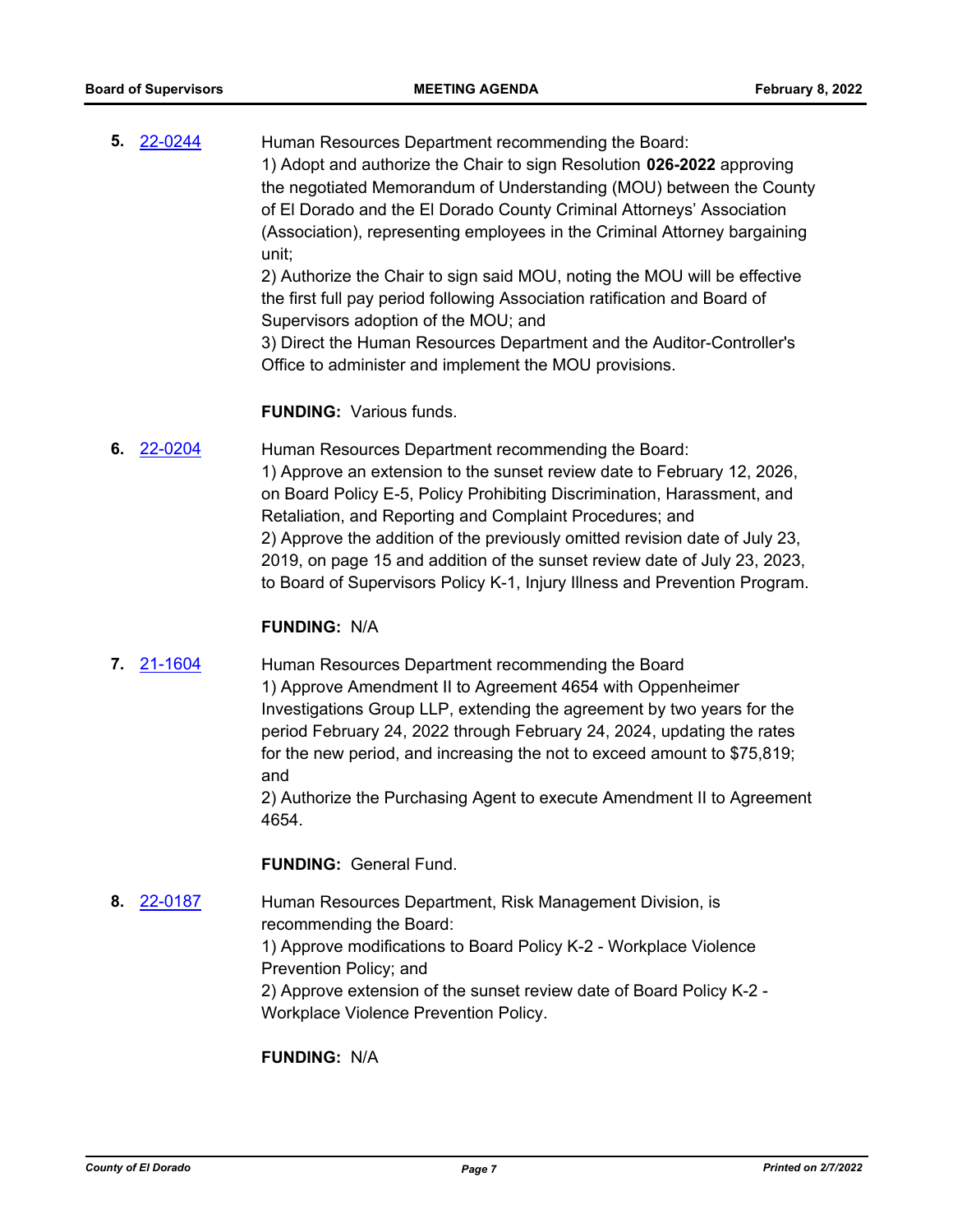**9.** [22-0201](http://eldorado.legistar.com/gateway.aspx?m=l&id=/matter.aspx?key=31102) Clerk of the Board and Supervisor Novasel, based upon the recommendation of the Supervisor Novasel, recommending the Board appoint Kathleen McIntyre, Director, Term Expiration 11/09/2025 (Four-year term) to the Tahoe Resource Conservation District.

## **FUNDING:** N/A

**10.** [22-0252](http://eldorado.legistar.com/gateway.aspx?m=l&id=/matter.aspx?key=31153) Supervisor Parlin recommending the Board appoint to the Fair Association Board Cheri White, District IV, Term Expiration 01/01/2023.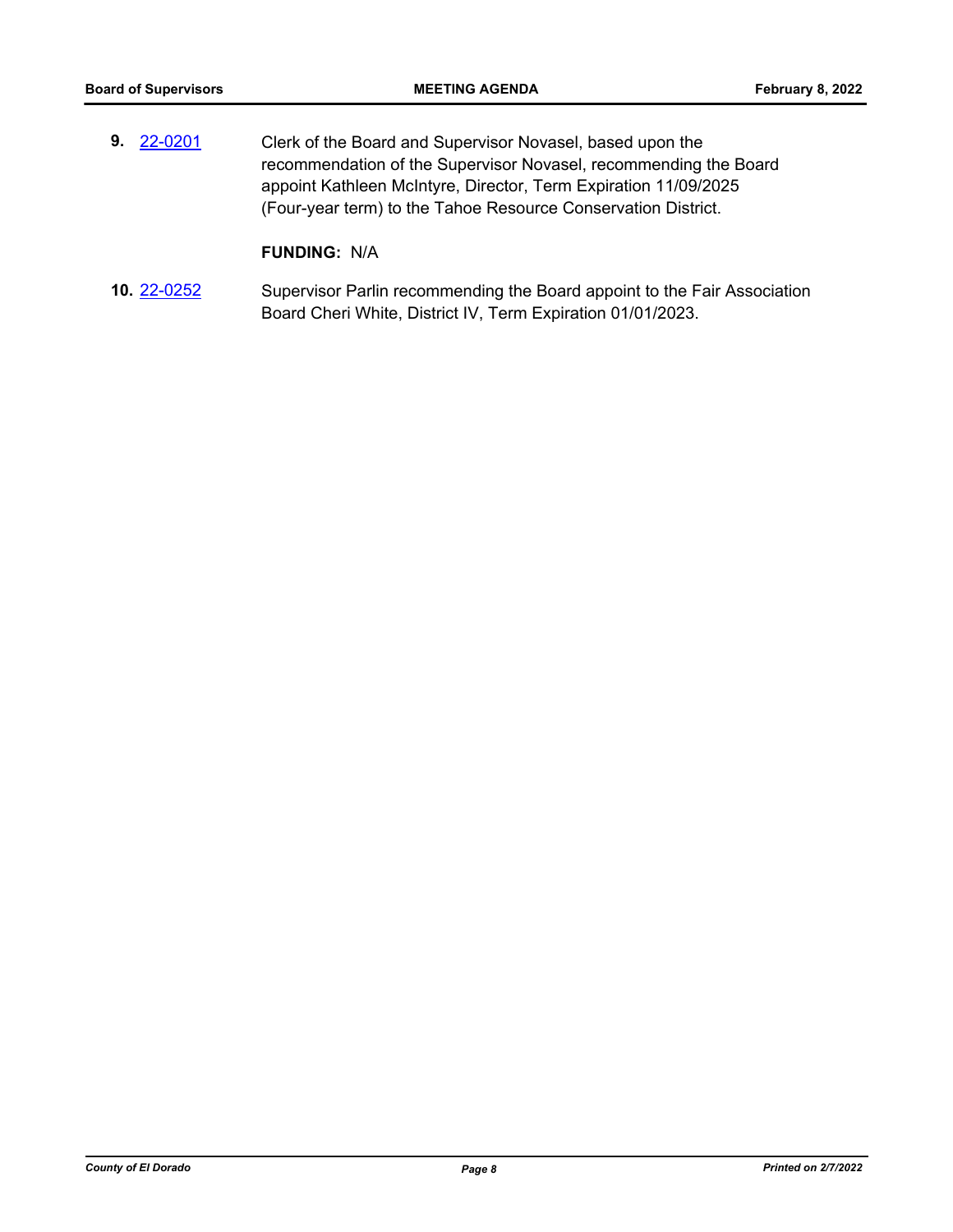#### **LAND USE AND DEVELOPMENT - CONSENT ITEMS**

**11.** [22-0129](http://eldorado.legistar.com/gateway.aspx?m=l&id=/matter.aspx?key=31030) Department of Transportation, at the request of the Sundance Trail Zone of Benefit, recommending the Board adopt and authorize the Chair to sign Resolution **024-2022** setting for election a measure to consider a special tax increase from \$300 per parcel to \$600 per parcel commencing Fiscal Year (FY) 2023-24, and annually adjusted for cost of living using the California Construction Cost Index until reaching a maximum rate of \$1000, to provide road improvement and maintenance services in the Sundance Trail Road Zone of Benefit 98109 within County Service Area 9; noting that the measure will be submitted to the zone electorate on the ballots distributed for the Election to be held June 7, 2022. (Supervisor District: 4)

**FUNDING:** County Service Area Zone of Benefit Special Taxes.

**12.** [22-0125](http://eldorado.legistar.com/gateway.aspx?m=l&id=/matter.aspx?key=31026) Planning and Building Department recommending the Board: 1) Find that the use of an area of ramp at the Georgetown Airport by Pacific Gas and Electric Company, a California corporation, to stage vehicles, equipment, supplies and materials is a public benefit for our community; and

> 2) Approve and authorize the Chair to sign the retroactive License Agreement for Staging Area 6320 with Pacific Gas and Electric Company for a term of twenty-five days, commencing on January 5, 2022 and expiring January 31, 2022, in the amount of \$0.164 per square foot per month for the use of approximately 32,315 square feet of ramp space at the Georgetown Airport (6245 Aerodrome Way, Georgetown, CA 95634) for the purpose of staging vehicles, equipment, supplies, and materials for use in repairing the electrical grid.

**FUNDING:** Pacific Gas and Electric Company.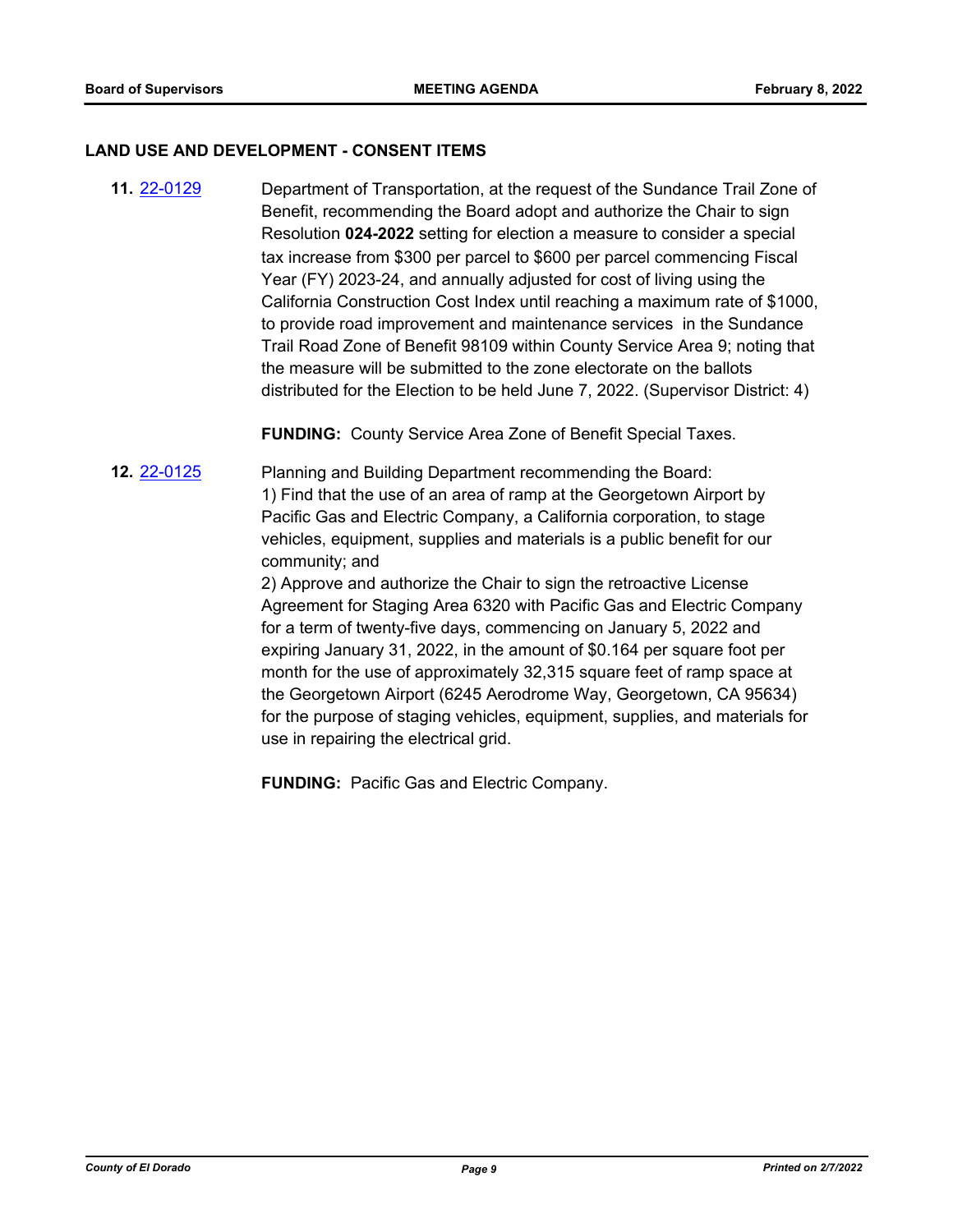#### **LAW AND JUSTICE - CONSENT ITEMS**

**13.** [22-0164](http://eldorado.legistar.com/gateway.aspx?m=l&id=/matter.aspx?key=31065) District Attorney recommending the Board consider the following: 1) Approve and authorize the acceptance of a grant award in the amount of \$65,000 from the California's Governor's Office of Emergency Services for the Domestic Violence American Rescue Plan Program for the period of January 1, 2022 - December 31, 2023 based on the received Letter of Intent;

> 2) Approve and authorize the Chair to sign the Certification of Assurance of Compliance as authorized by the Family Violence Prevention and Services/Domestic Violence Shelter and Supportive Services Grant; and 3) Authorize the District Attorney to execute the Grant Award Agreement and required documents, including any extensions or amendments thereof which do not increase the Department's Net County Cost.

**FUNDING:** Family Violence Prevention and Services/Domestic Violence Shelter and Supportive Services Grant - Supplemental Funding American Rescue Plan of 2021. This funding is authorized by 42 U.S.C. § 10401 et seq.

**14.** [22-0167](http://eldorado.legistar.com/gateway.aspx?m=l&id=/matter.aspx?key=31068) District Attorney recommending the Board approve and authorize the Chair to sign Fiscal Year 2021-2022 budget transfer increasing appropriations and revenue in the Workers' Compensation Fraud Special Revenue Fund, the Automobile Fraud Special Revenue Fund, and the District Attorney's Office budget by a total of \$24,429 for the additional California Department of Insurance Program funding. (4/5 vote required)

**FUNDING:** California Department of Insurance.

## **END CONSENT CALENDAR**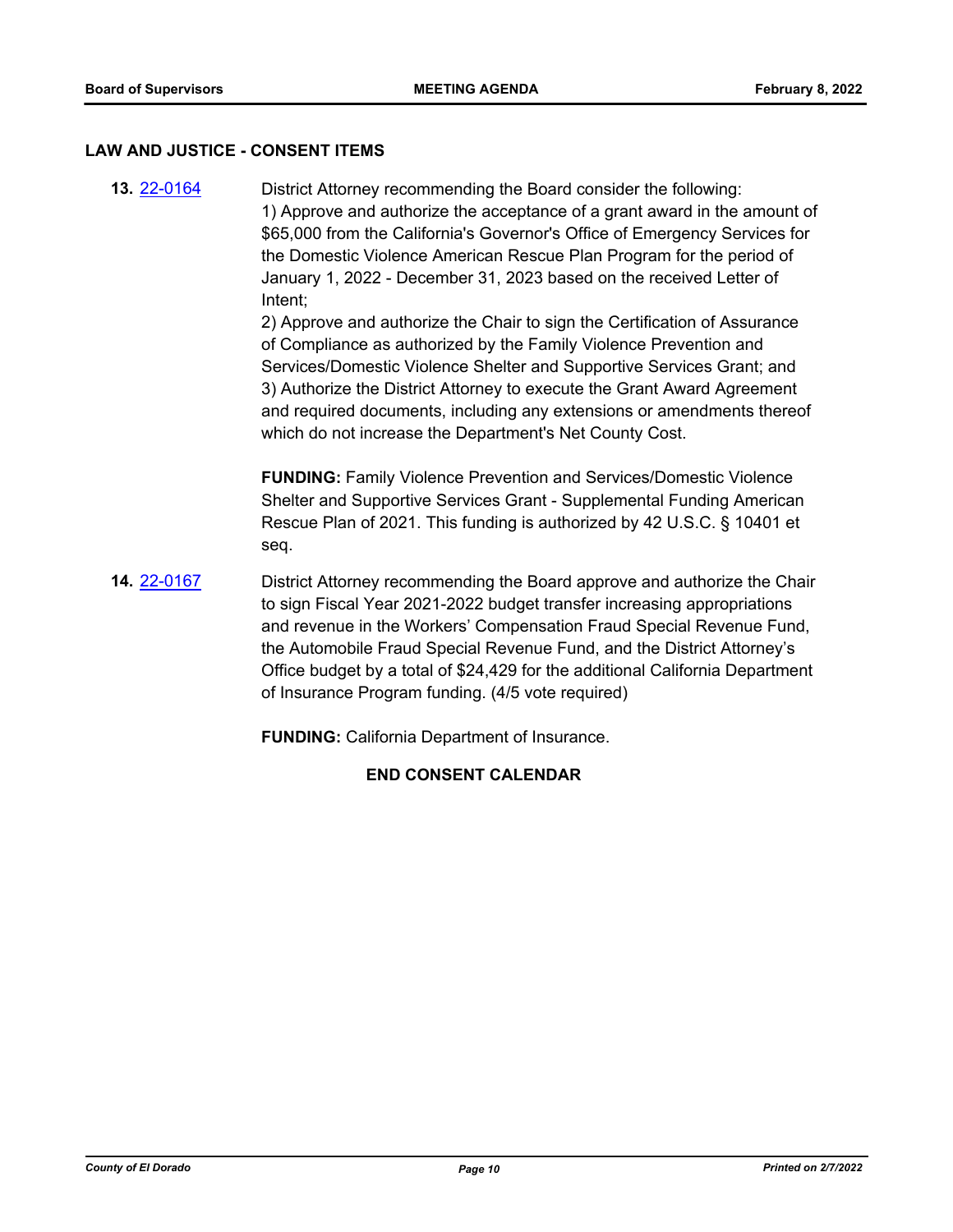## **DEPARTMENT MATTERS (Items in this category may be called at any time)**

**15.** [21-1919](http://eldorado.legistar.com/gateway.aspx?m=l&id=/matter.aspx?key=30815) Health and Human Services Agency (HHSA) recommending the Board: 1) Make findings in accordance with County Ordinance 3.13.030 that it is appropriate to contract with Colleen Bridger Consulting LLC for the provision of COVID-19 community recovery consulting services, provided under Agreement 6164, because the "limited timeframes, temporary or occasional nature, or schedule for the project or scope of work, the ongoing aggregate of work to be performed is not sufficient to warrant addition of permanent staff;" 2) Approve and authorize the Chair to sign Agreement for Services 6164 with Colleen Bridger Consulting LLC, in the amount of \$248,864, for a term beginning upon execution through May 31, 2023; and 3) Authorize the HHSA Director, or designee, to execute further documents relating to Agreement for Services 6164, contingent upon approval by County Counsel and Risk Management, including amendments which do not increase the maximum dollar amount or term of the Agreement. (Cont. 1/25/2022, Item 13) **FUNDING:** State Funding: County Coronavirus Response and Relief Supplemental Appropriations Act, 2021. **16.** [22-0078](http://eldorado.legistar.com/gateway.aspx?m=l&id=/matter.aspx?key=30978) Planning and Building Department, Economic Development Division, recommending the Board consider the following: 1) Consistent with the Economic Development objectives of Board Policy J-8, Special District Impact Fee Offset for Nonresidential Business Development, approve the use of Transient Occupancy Tax funds to offset the \$25,608 in Special District Impact Fees for the El Dorado Hills Fire District fees that were collected as part of the Building Permit Fees related to the construction of Tri-Square Construction Company's (Tri-Square) new facility in the El Dorado Hills Business Park; 2) Approve and authorize the Chair to sign the budget amendment to allow for the payment of the fee offset (4/5 vote required); and 3) Delegate authority to the Chief Administrative Officer to execute an agreement, if necessary, to proceed with the reimbursement of \$25,608 to Tri-Square.

**FUNDING:** Transient Occupancy Tax Reserve funds.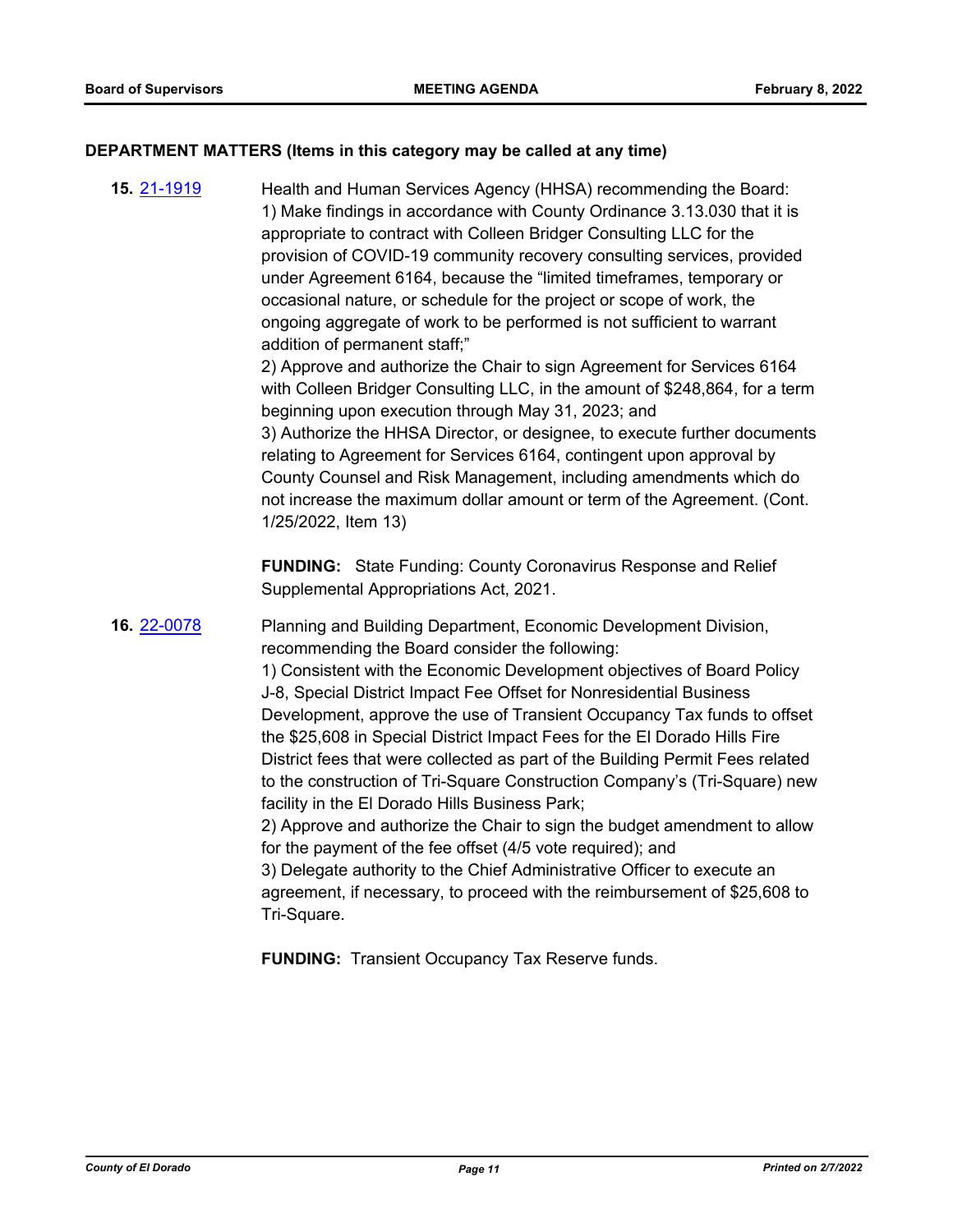## **1:00 P.M. - TIME ALLOCATION (Items will not be heard prior to the time stated)**

## **OPEN FORUM**

Open Forum is an opportunity for members of the public to address the Board of Supervisors on subject matter that is not on their meeting agenda and within their jurisdiction. Public comments during Open Forum are limited to three minutes per person. The Board Chair may limit public comment during Open Forum.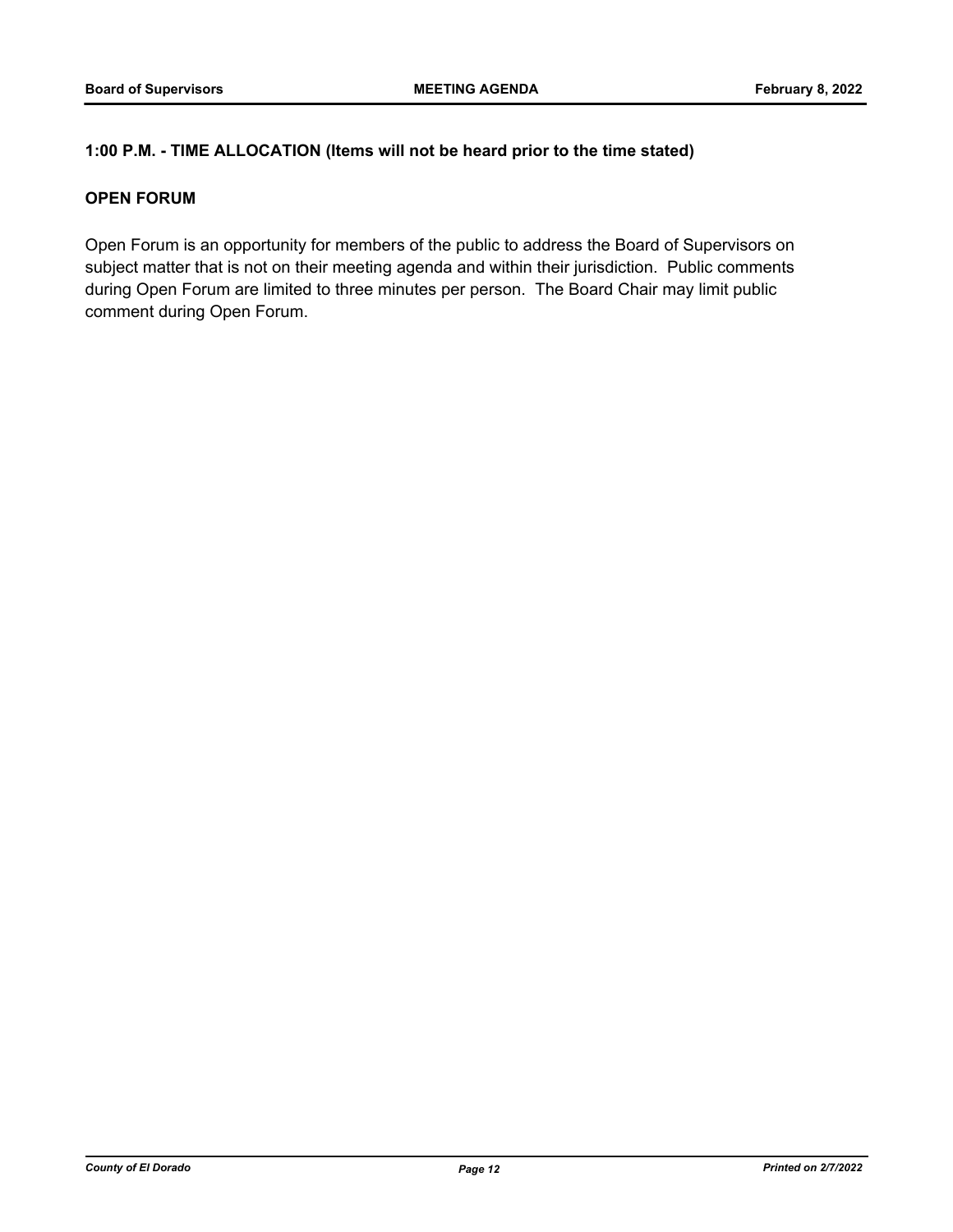## **2:00 P.M. - TIME ALLOCATION (Items will not be heard prior to the time stated)**

**17.** [22-0194](http://eldorado.legistar.com/gateway.aspx?m=l&id=/matter.aspx?key=31095) **HEARING** - To consider the Planning Commission's recommendation for approval of the Land Use Map Correction and Zoning Map Correction (General Plan Amendment GPA21-0003/Rezone Z21-0011) to modify the General Plan Land Use Map amending the land use designation of five existing parcels in the Cameron Park Area from Multifamily Residential (MFR) to High-Density Residential (HDR); amend the land use designation of two existing parcels in the North Placerville Area from Open Space (OS) to Rural Residential (RR); amend the land use designation of one existing parcel in the Cedar Grove Area from Commercial (C) to Medium-Density Residential (MDR); and Rezone 7 out of the 8 parcels previously mentioned with corresponding Zoning, submitted by the County of El Dorado; and the Planning Commission recommending the Board of Supervisors (Board) take the following actions:

1) Adopt the California Environmental Quality Act (CEQA) Addendum to the El Dorado County Targeted General Plan Amendment/Zoning Ordinance Update (TGPA/ZOU) Final Program Environmental Impact Report (SCH 2012052074), certified by the Board of Supervisors (Board) on December 15, 2015, which demonstrates consistency with CEQA Guidelines Sections 15162 and 15164 based on analysis prepared by staff (Attachment D);

2) Approve GPA21-0003 amending the General Plan land use designations of the five Cameron Park Area parcels - Assessor's Parcel Numbers: 083-465-027, 083-465-028, 083-465-029, 083-465-030, and 083-465-031; two North Placerville Area parcels - Assessor's Parcel Numbers: 050-010-035 and 050-010-038; one Cedar Grove Area parcel - Assessor's Parcel Number 076-270-039 based on the Findings as presented;

3) Approve Z21-0011 rezoning the Zoning Map for the aforementioned Cameron Park Area and North Placerville Area parcels based on the Findings;

4) Adopt and authorize the Chair to sign Resolution **025-2022** to amend the General Plan Land Use Map (Attachment A); and

5) Adopt and authorize the Chair to sign Ordinance **5158** for said Rezone (Attachment B). (Supervisorial Districts 4 and 3)

**FUNDING:** General Fund.

## **ITEMS TO/FROM SUPERVISORS (May be called at any time during the meeting)**

## **CAO UPDATE (May be called at any time during the meeting)**

[22-0302](http://eldorado.legistar.com/gateway.aspx?m=l&id=/matter.aspx?key=31203) CAO Update (Caldor Fire see attachment)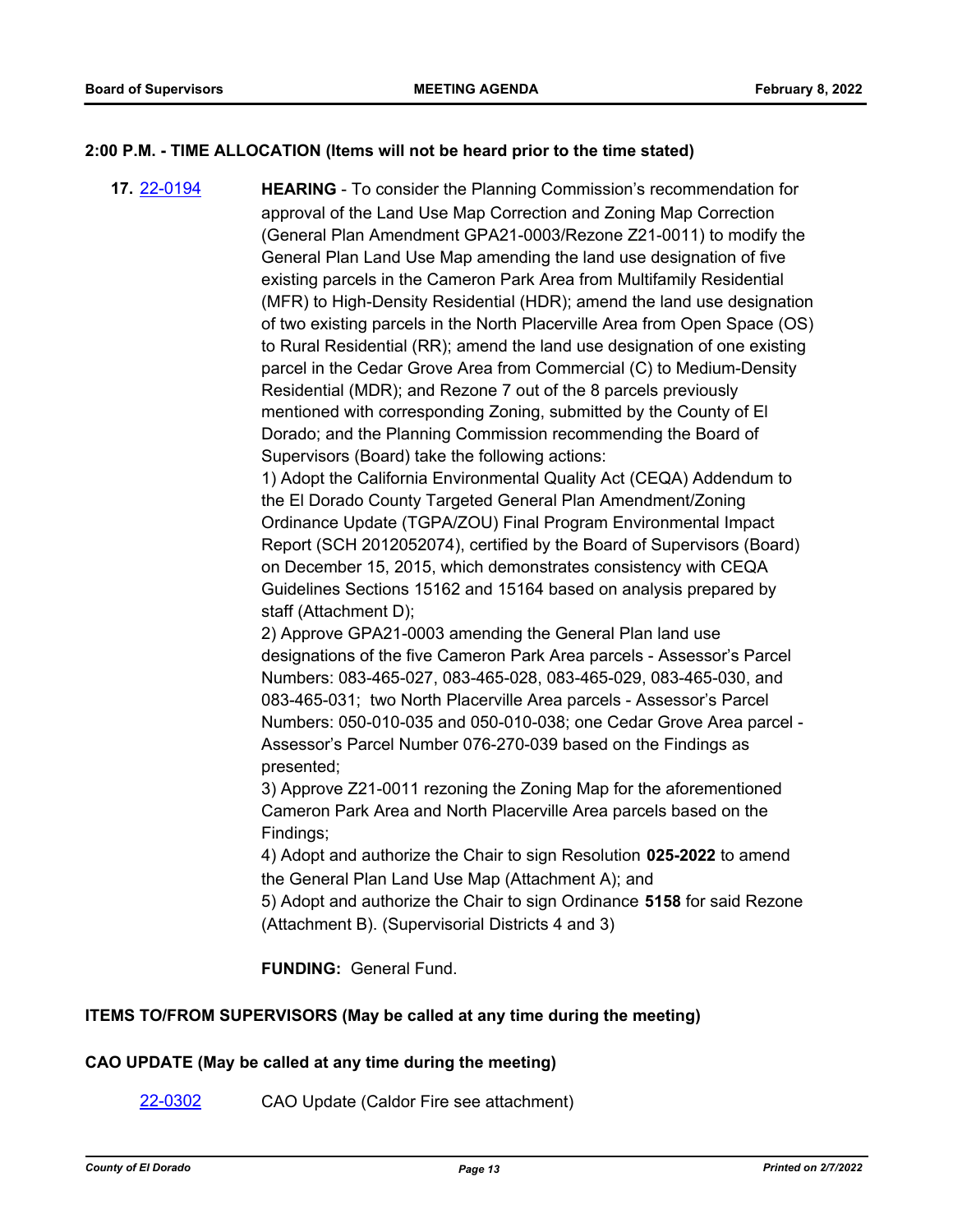## **ADJOURNMENT**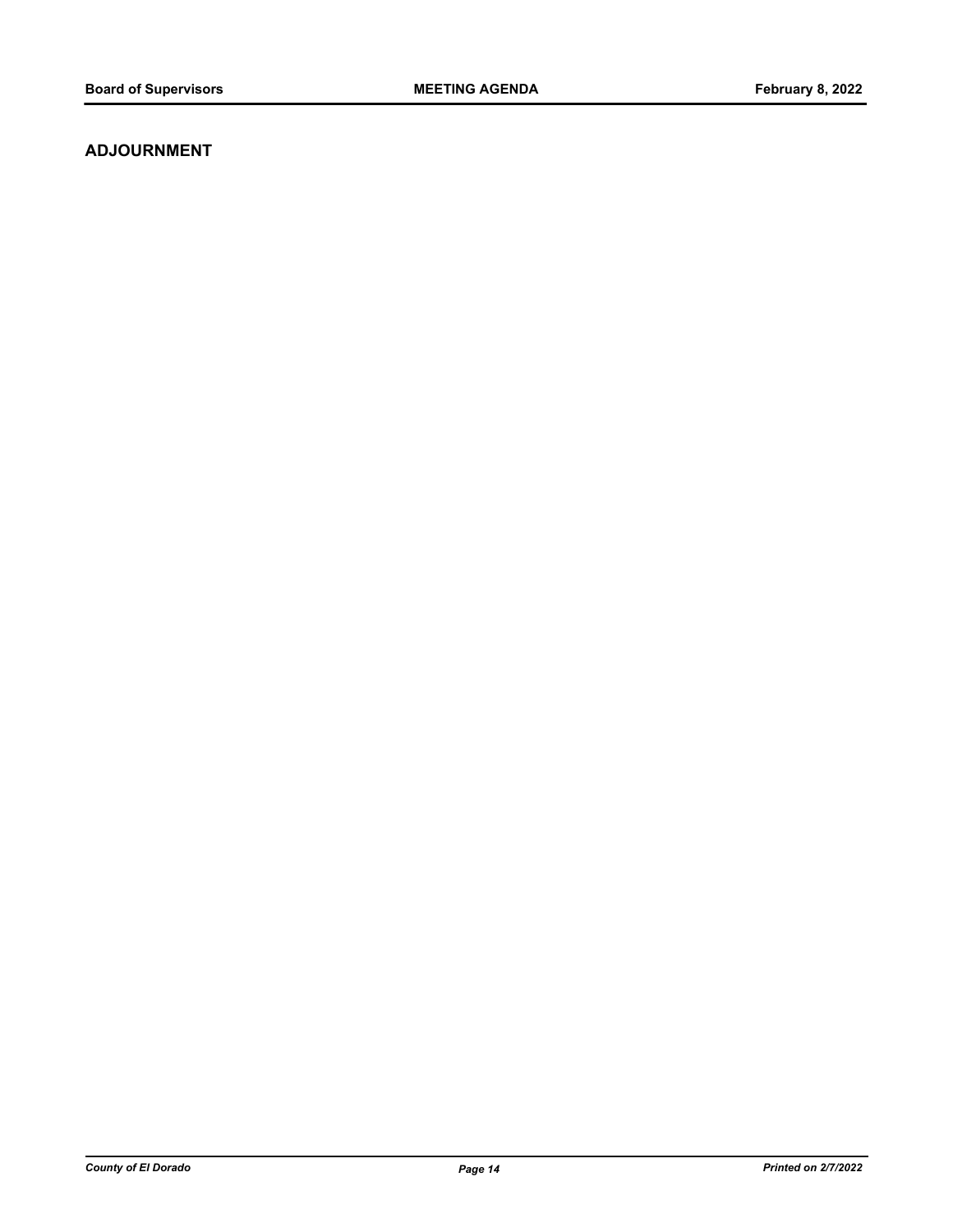## **CLOSED SESSION**

| 18. 22-0212 | <b>Pursuant to Government Code Section 54957.6 - Conference with</b><br>Labor Negotiator: County Negotiator: Director of Human Resources<br>and/or designee. Employee organizations: El Dorado County Employees'<br>Association, Local 1, AFSCME Council 57 representing employees in the<br>Supervisory, Professional, and General Bargaining Units; Operating<br>Engineers Local No. 3 representing employees in the Trades & Crafts and<br>Corrections Bargaining Units; El Dorado County Criminal Attorneys'<br>Association representing employees in the Criminal Attorney Unit; El<br>Dorado County Managers' Association representing employees in the<br>Management Unit; Deputy Sheriff's Association representing employees in<br>the Law Enforcement Unit; El Dorado County Probation Officers<br>Association representing employees in the Probation Bargaining Unit; and<br>El Dorado County Law Enforcement Management Association<br>representing employees in the Law Enforcement Sworn Management Unit.<br>(Est. Time: 40 Min.) |
|-------------|--------------------------------------------------------------------------------------------------------------------------------------------------------------------------------------------------------------------------------------------------------------------------------------------------------------------------------------------------------------------------------------------------------------------------------------------------------------------------------------------------------------------------------------------------------------------------------------------------------------------------------------------------------------------------------------------------------------------------------------------------------------------------------------------------------------------------------------------------------------------------------------------------------------------------------------------------------------------------------------------------------------------------------------------------|
| 19. 22-0256 | <b>Conference with Legal Counsel - Significant Exposure to Litigation</b><br>pursuant to Government Code Section 54956.9(d)(2). Number of potential<br>cases: (1). (Est. Time: 15 Min.)                                                                                                                                                                                                                                                                                                                                                                                                                                                                                                                                                                                                                                                                                                                                                                                                                                                          |
| 20. 22-0257 | <b>Conference with Legal Counsel - Significant Exposure to Litigation</b><br>pursuant to Government Code Section 54956.9(d)(2). Title: Assessment<br>Appeals Board Decision re: Safeway Stores, Inc., Number of potential<br>cases: (1). (Est. Time: 10 Min.)                                                                                                                                                                                                                                                                                                                                                                                                                                                                                                                                                                                                                                                                                                                                                                                    |
| 21. 22-0003 | <b>Pursuant to Government Code Section 54957- Public Employee</b><br>Performance Evaluation. Title: Director of Information Technologies.<br>(Est. Time: 15 Min.)                                                                                                                                                                                                                                                                                                                                                                                                                                                                                                                                                                                                                                                                                                                                                                                                                                                                                |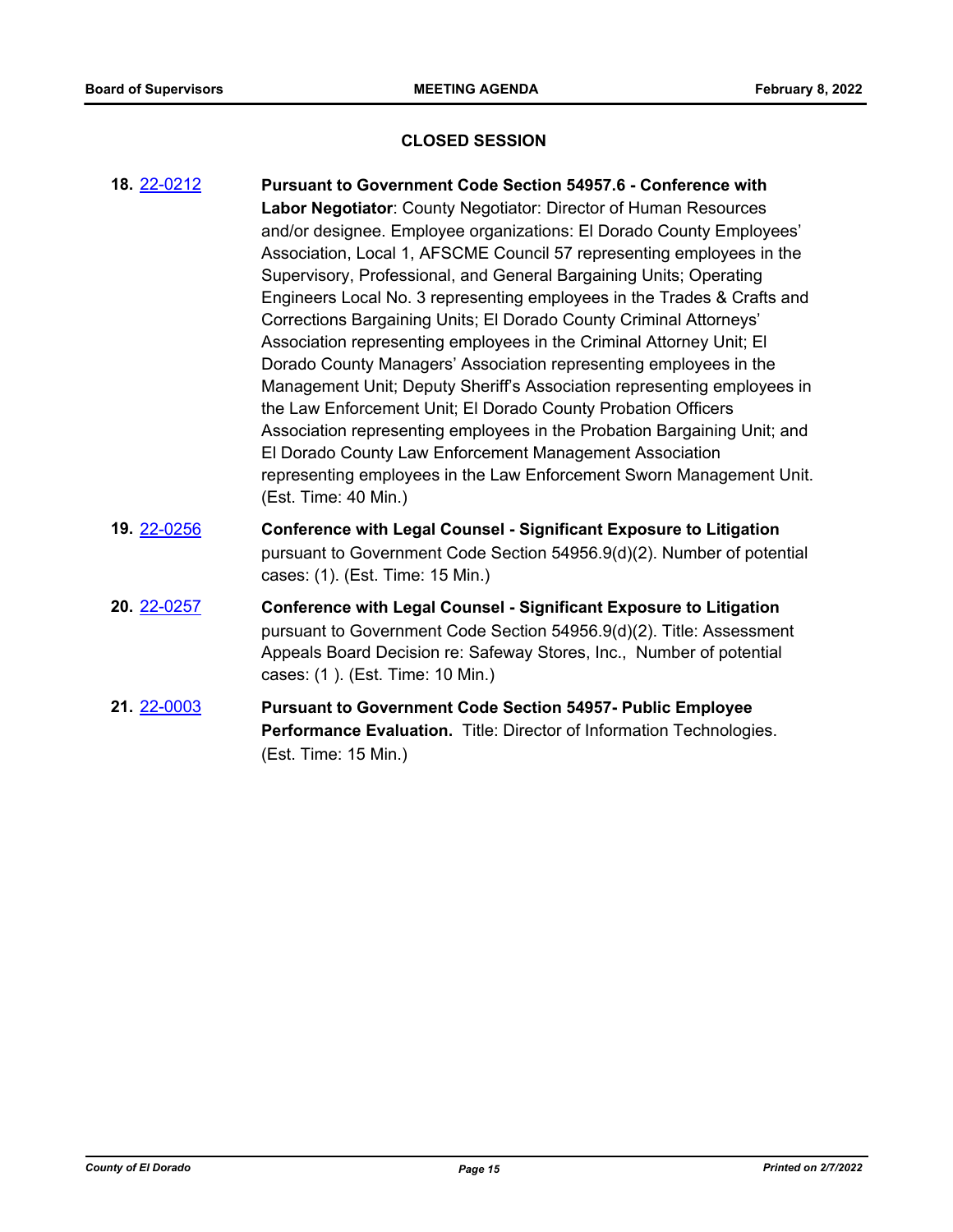On August 19, 2003, the Board adopted the following protocol: It is a requirement that all speakers, County staff and the public, when approaching the podium to make a visual presentation to the Board of Supervisors, must provide the Clerk with the appropriate number of hard copies of the presentation for Board members and the audience.